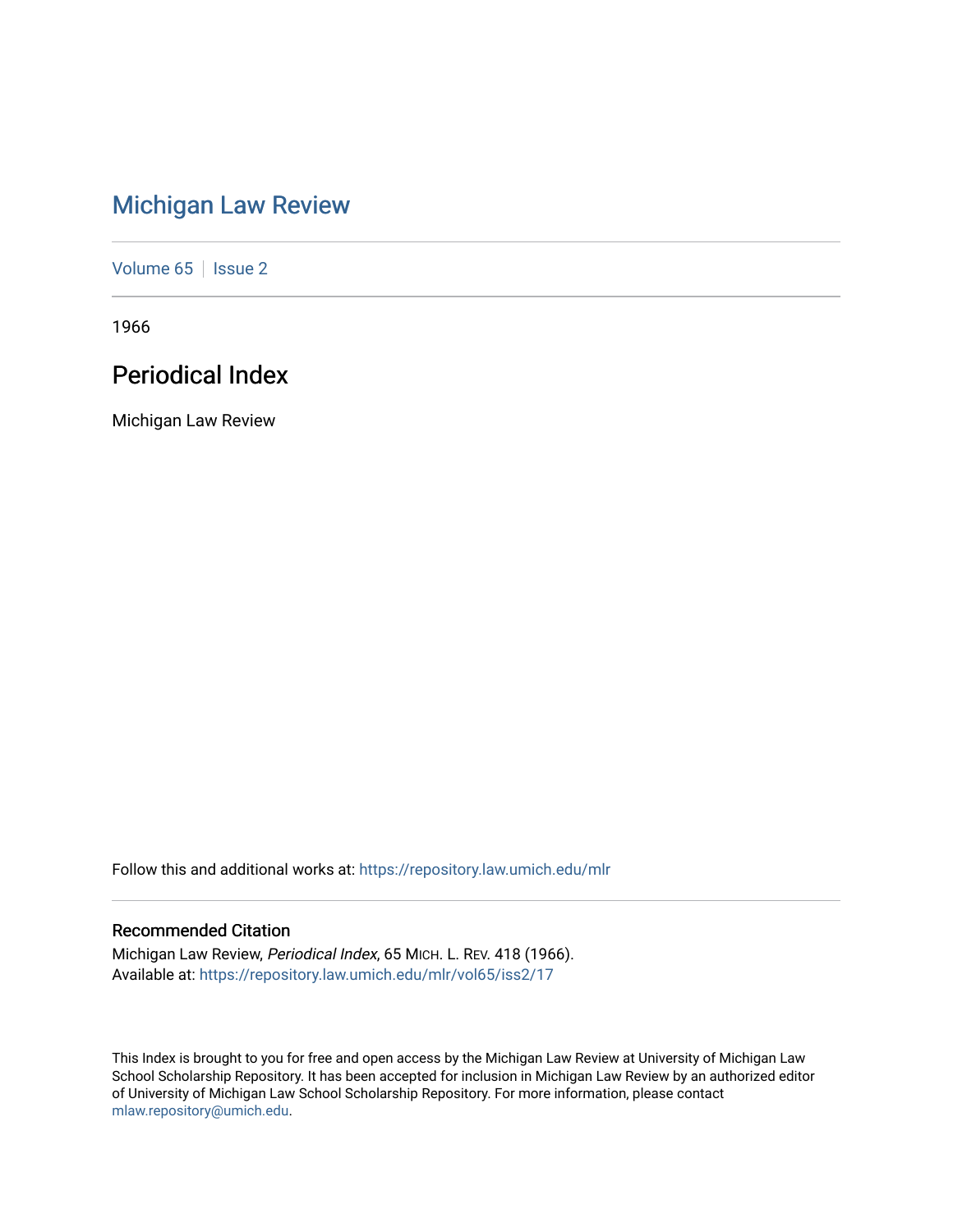# **PERIODICAL INDEX**

This index includes *articles, comments* and some of the longer *notes* which have appeared in leading law reviews since the publication of the last issue of this *Review*. (a) indicates a leading article.

#### ADoPTION

Foster parents versus agencies: a case study in the judicial application of "the best interests of the child" doctrine. (a) Sanford N. Katz. 65 Mich. L. Rev. 145-70 (Nov.).

#### .ANTITRUST LAW

Regulation: a defense to anti-merger litigation? (a) G. E. Hale and Rosemary D. Hale. 54 Ky. L.J. 683-716 (Summer).

#### BANKS AND BANKING

Our baffilng banking system. (a) Howard H. Hackley. 52 Va. L. Rev. 565-632 (May).

#### CAPITAL PUNISHMENT

See *Penology.* 

#### CHARITABLE TRUSTS

Charitable trust legislation in the several states. (a) Luis Kutner and Henry H. Koven. 61 Nw. U.L. Rev. 411-25 (July-Aug.).

#### CHINESE LAW

Chinese mediation on the eve of modernization. (a) Jerome Alan Cohen. 54 Calif. L. Rev. 1201-26 (Aug.).

#### CIVIL RIGHTS

Equal justice in an unequal world: equality for the Negro-the problem of special treatment. (a) John Kaplan. 61 Nw. U.L. Rev. 363-410 (July-Aug.). Theories of federalism and civil rights.

75 Yale L.J. 1007-52 (May).

#### COLLEGES AND UNIVERSITIES

The university and the liberty of its students-a fiduciary theory. (a) Alvin L. Goldman. 54 Ky. L.J. 643-82 (Summer).

#### CONDEMNATION OF LAND

See *Eminent Domain.* 

#### **CONFESSIONS**

See *Constitutional Law.* 

#### CONFLICT OF LAWS

The aftermath of Babcock. 54 Calif. L. Rev. 1301-30 (Aug.).

The comity doctrine. (a) Hessel E. Yntema (with an Introduction by Kurt H. Nadelmann). 65 Mich. L. Rev. 1·32 (Nov.).

#### CONSTITUTIONAL LAW

A dissent from the *Miranda* dissents: some comments on the "new" fifth amendment under the old "voluntariness" test. (a) Yale Kamisar. 65 Mich. L. Rev. 59-104 (Nov.).

What constitutes prejudicial publicity in pending cases. James R. Richardson. 54 Ky. L.J. 625-42 (Summer).

#### **CONTRACTS**

The effect of misunderstanding on contract formation and reformation under the Restatement of Contracts Second. (a) George E. Palmer. 65 Mich. L. **Rev.**  33-58 (Nov.).

#### COPYRIGHT

Duration, the manufacturing clause, and the jukebox exemption under the pres• ent copyright law and the proposed 1965 revision. 54 Ky. L.J. 771-91 (Summer).

#### CRIMINAL LAW

Lord Devlin and the enforcement of morals. (a) Ronald Dworkin. 75 Yale L.J. 986-1005 (May).

The origins of the "right and wrong" test of criminal responsibility and its sub• sequent development in the United States: an historical survey. Anthony Platt and .Bernard L. Diamond. 54 Calif. L. Rev. 1227-60 (Aug.).

#### CRIMINAL PROCEDURE

See also *Constitutional Law.*  Criminal waiver: the requirements of personal participation, competence and legitimate state interest. 54 Calif. L. **Rev.**  1262-1300 (Aug.).

Federal habeas corpus for state prison• ers: the allocation of fact-finding responsibility. (a) J. Skelly Wright and Abraham D. Sofaer. 75 Yale L.J. 895-985 (May).

Methods of challenging searches and seizures in California. 54 Calif. L. Rev. 1070-96 (May).

Search and seizure in Ohio. 27 Ohio St. L.J. 480-524 (Summer).

[418]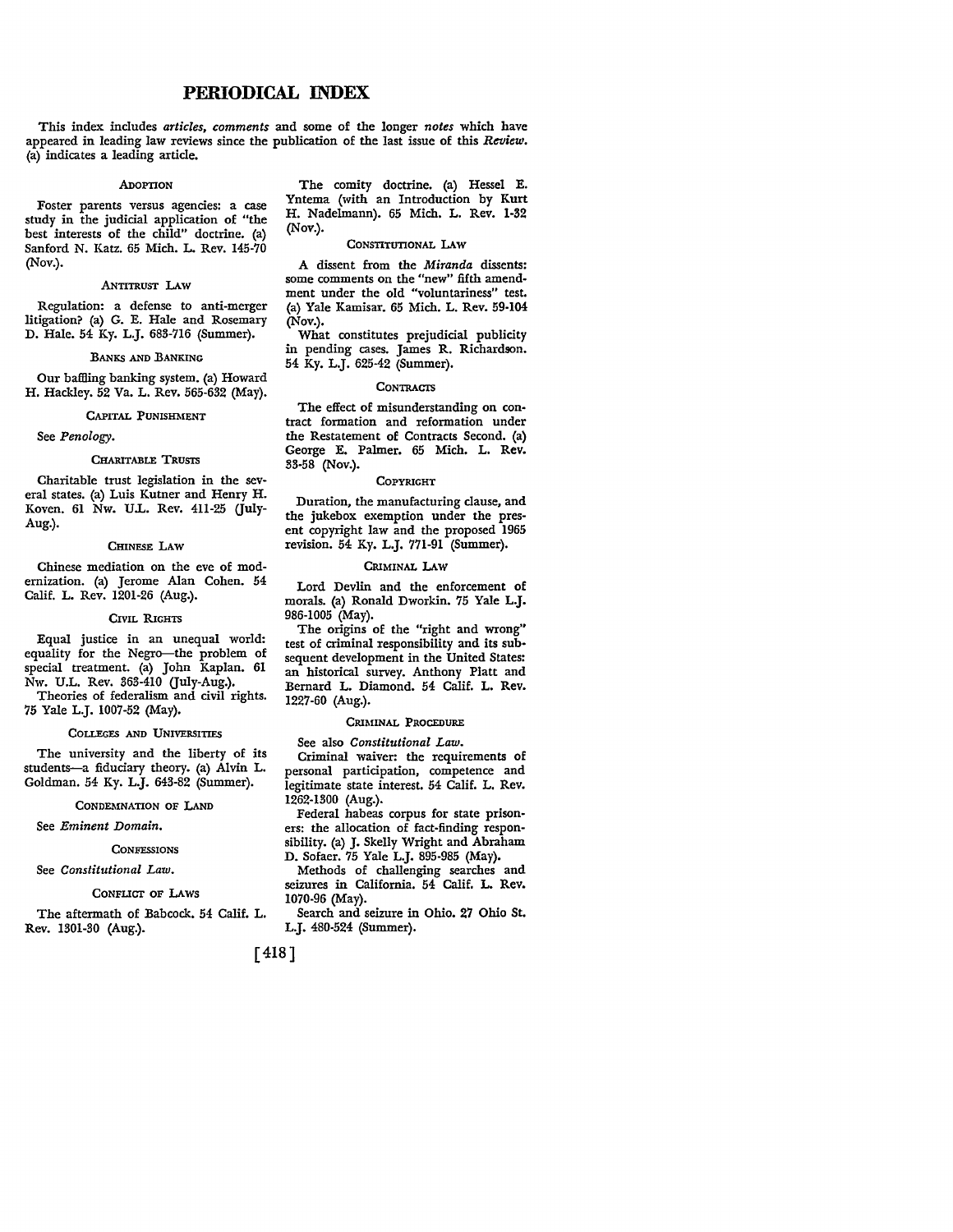#### EMINENT DOMAIN

Just compensation and the public condemnee. 75 Yale L.J. 1053-58 (May).

Ohio's uniform eminent domain act: transfer of title and possession. 27 Ohio St. L.J. 525-41 (Summer).

Substitute condemnation. 54 Calif. L. Rev. 1097-1116 (May).

#### ENGLISH LAW

Petrol solus agreements: British common law of restraint of trade in a new context. 52 Va. L. Rev. 690-710 (May).

#### EVIDENCE

See also *Pre-trial Procedure.* 

Discovery of expert opinion in land condemnation proceedings. 41 Ind. L.J. 506-21 (Spring).

Preconditions for admission of demonstrative evidence. 61 Nw. U.L. Rev. 472- 90 (July-Aug.).

#### Foon, DRUG, COSMETIC LAW

The food and drug administration and the economic adulteration of foods. (a) Wesley E. Forte. 41 Ind. L.J. 346-402 (Spring).

#### INHERITANCE, ESTATE AND GIFT TAXES

Identification of property subject to the federal estate tax. (a) Charles L. B. Lowndes and Richard B. Stephens. 65 Mich. L. Rev. 105-44 (Nov.).

#### JUDICIAL ADMINISTRATION

A program for the elimination of the hardships of litigation delay. (a) Richard S. Miller. 27 Ohio St. L.J. 403-28 (Summer).

#### **JURISDICTION**

Lex loci delicti or significant contracts -that is not the question. 54 Ky. L.J. 728-41 (Summer).

#### LABOR LAW

Awarding interest in labor arbitration cases. (a) James E. Youngdahl. 54 Ky. L.J. 717-26 (Summer).

Collective bargaining, Boulwareism, and the fluctuating duty to concede. 61 Nw. U.L. Rev. 427-47 Guly-Aug.).

Use of an arbitration clause as a defense to 8(a)(5) charge resulting from the employer's refusal to bargain when acting unilaterally with respect to a mandatory subject of collective bargaining. 41 Ind. L.J. 455-76 (Spring).

#### **LEASES**

A study to determine whether the rights and duties attendant upon the termination of a lease should be revised. (a) Joseph B. Harvey. 54 Calif. L. Rev. 1141- 1200 (Aug.).

#### LEGAL PHILOSOPHY

Contemporary civil disobedience: selected early and modem viewpoints. 41 Ind. L.J. 477-505 (Spring).

The rule of just law. (a) William B. Harvey. 41 Ind. L.J. 341-45 (Spring).

#### LEGAL PROFESSION

#### See *Unauthorized Practice of Law.*

#### LICENSES

Compulsory licensing in the industrial and commercial arena: a compromise. 54 Calif. L. Rev. 1364-81 (Aug.).

#### MUNICIPAL CORPORATIONS

Municipal home rule for Kentucky? 54 Ky. L.J. 757-70 (Summer).

#### NORTH CAROLINA LAW

Survey of North Carolina case law. Administrative law, by Frank W. Hanft; Civil procedure, by Henry Brandis, Jr.; Conflict of laws, by Seymour W. Wurfel; Constitutional law, by Frank R. Strong; Corporations, by Ernest L. Folk, III; Credit transactions, by Richard M. Smith; Criminal law and procedure, by Kenneth L. Penegar; Damages, by Walter D. Navin, Jr.; Domestic relations, by Michael P. Katz; Eminent domain, by Charles E. Dameron; Evidence, by Henry Brandis, Jr.; Insurance, by Charles E. Dameron; Real property, by William B. Aycock; Torts: I, by Robert G. Byrd; Torts: II, by Philip C. Thorpe; Trial Practice, by Herbert Baer; and Workmen's Compensation, by Philip C. Thorpe. 44 N.C.L. Rev. 889-1072 (June).

#### **PARTNERSHIPS**

Ohio limited partnerships-business use and effect. (a) Dwight I. Hurd and Earl E. Mayer, Jr. 27 Ohio St. L.J. 373-401 (Summer).

#### PENOLOGY

In defense of capital punishment. 54 Ky. L.J. 742-56 (Summer).

#### PRE-TRIAL PROCEDURE

The evidence ruling at pretrial in the federal courts. 54 Calif. L. Rev. 1016-49 (May).